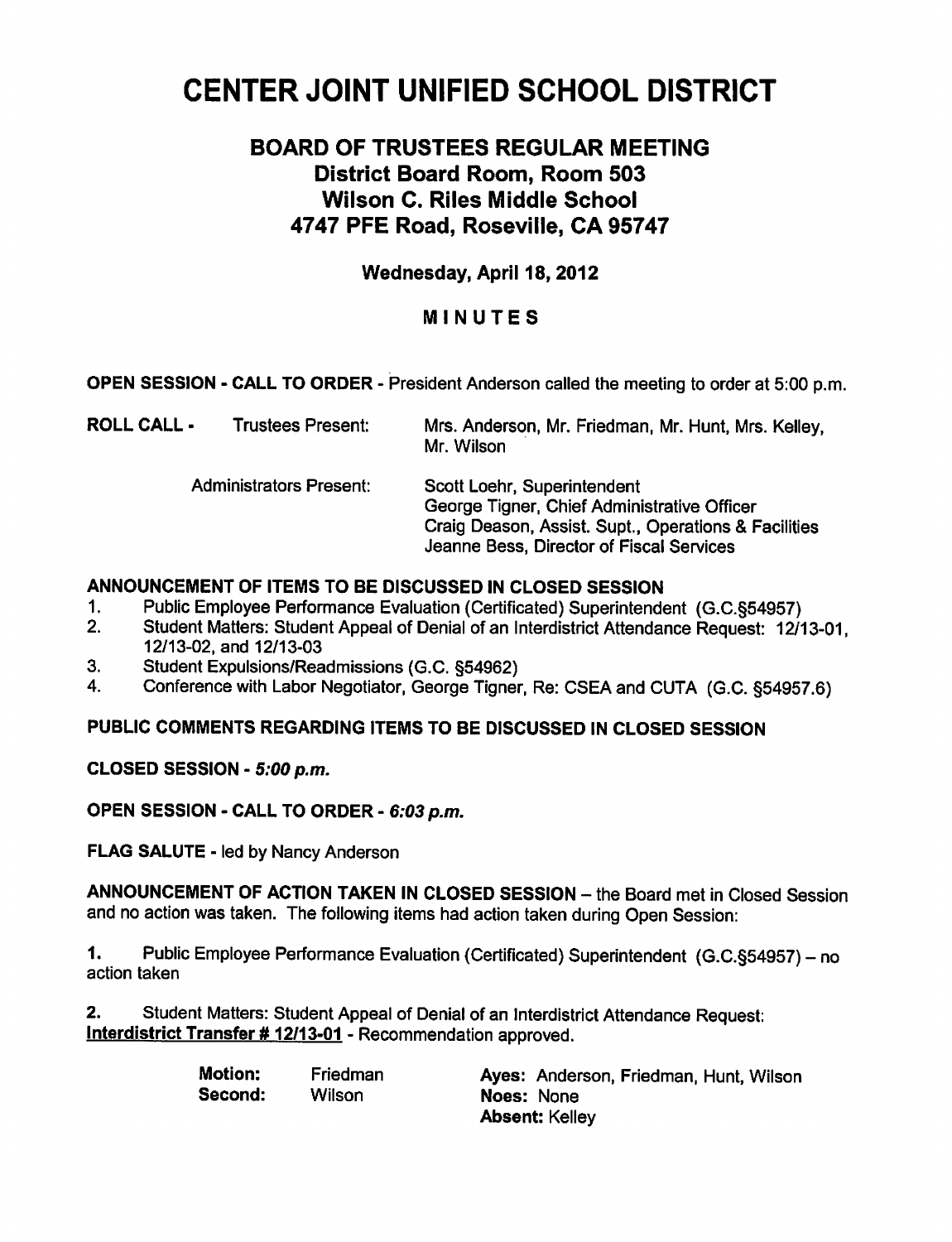### Interdistrict Transfer # 12/13-02 - Recommendation approved.

| <b>Motion:</b> | Wilson | Ayes: Anderson, Hunt, Wilson |
|----------------|--------|------------------------------|
| Second:        | Hunt   | Noes: Friedman               |
|                |        | <b>Absent: Kelley</b>        |

#### Interdistrict Transfer # 12/13-03 - Recommendation approved.

| Motion: | Hunt            | Ayes: Anderson, Friedman, Hunt, Wilson |
|---------|-----------------|----------------------------------------|
| Second: | <b>Friedman</b> | Noes: None                             |
|         |                 | <b>Absent: Kelley</b>                  |

There was a motion to reconsider Interdistrict Transfer #12/13-01:

| <b>Motion:</b> | Hunt     | Ayes: Anderson, Friedman, Hunt, Wilson |
|----------------|----------|----------------------------------------|
| Second:        | Friedman | Noes: None                             |
|                |          | <b>Absent: Kelley</b>                  |

Interdistrict Transfer  $\# 12/13-01 -$  There was a motion to reject the recommendation.

|                |             | No Second - Motion Failed,     |
|----------------|-------------|--------------------------------|
| <b>Motion:</b> | Hunt        | goes back to the original vote |
| Second:        | <b>None</b> |                                |

It was announced that Trustee Kelley would try to be at the meeting tonight, but that her father just recently passed away.

3. Student Expulsions/Readmissions (G.C. §54962) Student Expulsion #11-12.27 - Recommendation approved.

| <b>Motion:</b> | Wilson          | Ayes: Anderson, Friedman, Hunt, Wilson |
|----------------|-----------------|----------------------------------------|
| Second:        | <b>Friedman</b> | Noes: None                             |
|                |                 | <b>Absent: Kelley</b>                  |

Student Expulsion #11-12.28 - There was a motion to not accept the recommendation.

| <b>Motion:</b> | Wilson |
|----------------|--------|
| Second:        | Hunt   |

After some discussion, Trustee Wilson withdrew his motion. He would like to Table this for now, go back into closed session at the end of the meeting to discuss further before voting.

| Motion: | Wilson   | Ayes: Anderson, Friedman, Hunt, Wilson |
|---------|----------|----------------------------------------|
| Second: | Friedman | <b>Noes: None</b>                      |
|         |          | <b>Absent: Kelley</b>                  |

Student Expulsion #11-12.29 - Recommendation approved.

| <b>Motion:</b> | Friedman | Ayes: Anderson, Friedman, Hunt, Wilson |
|----------------|----------|----------------------------------------|
| Second:        | Wilson   | Noes: None                             |
|                |          | <b>Absent: Kelley</b>                  |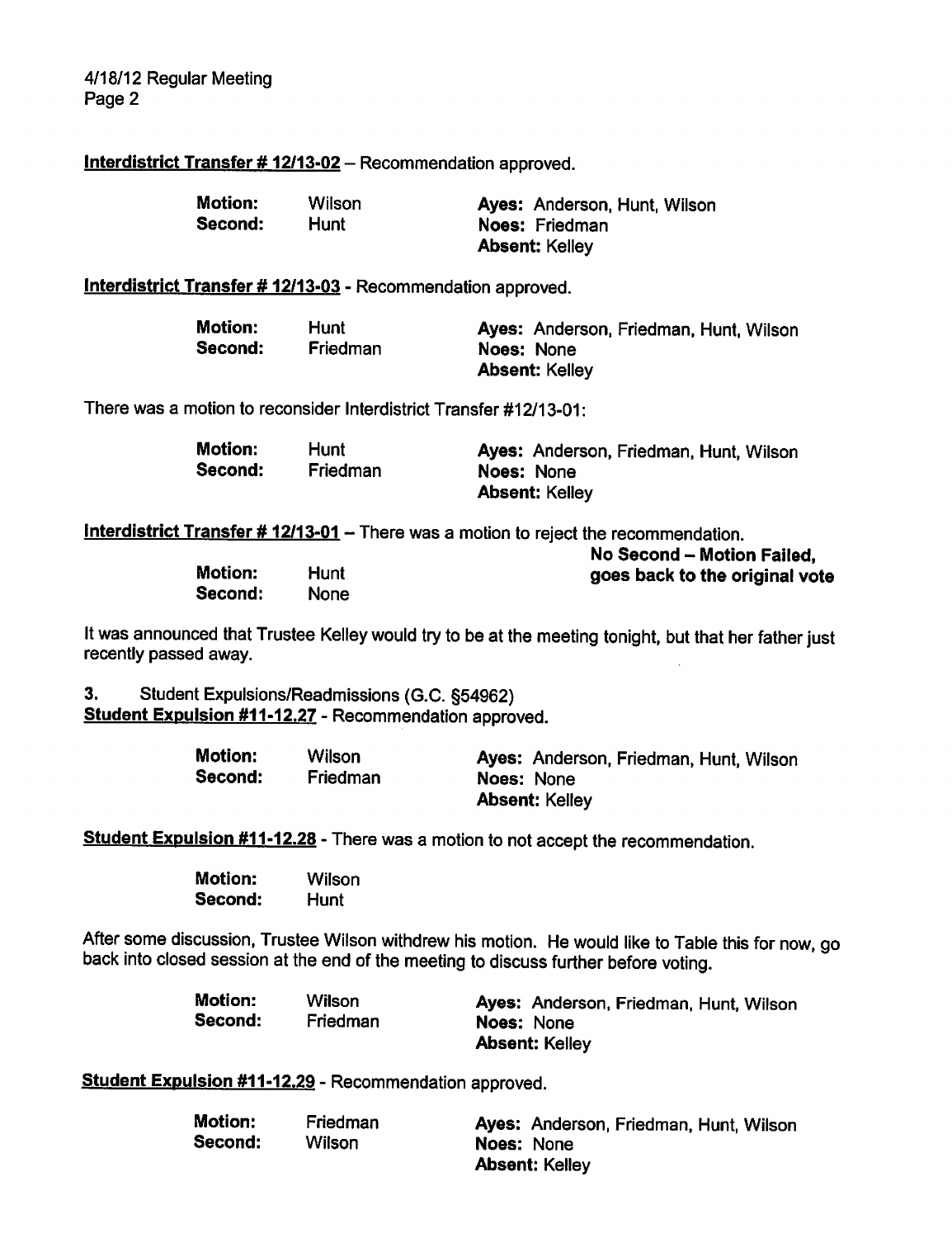4/18/12 Regular Meeting Page 3

#### Student Expulsion #11-12.30 - Recommendation approved.

| <b>Motion:</b> | <b>Wilson</b>   | Ayes: Anderson, Friedman, Hunt, Wilson |
|----------------|-----------------|----------------------------------------|
| Second:        | <b>Friedman</b> | Noes: None                             |
|                |                 | <b>Absent: Kelley</b>                  |

# Student Expulsion #11-12.31 - Recommendation approved.

| <b>Motion:</b> | Friedman | Ayes: Anderson, Friedman, Hunt, Wilson |
|----------------|----------|----------------------------------------|
| Second:        | Hunt     | Noes: None                             |
|                |          | <b>Absent: Kelley</b>                  |

Student Expulsion #11-12.32 - Recommendation approved.

| <b>Motion:</b> | Hunt   | Ayes: Anderson, Friedman, Hunt, Wilson |
|----------------|--------|----------------------------------------|
| Second:        | Wilson | <b>Noes: None</b>                      |
|                |        | <b>Absent: Kelley</b>                  |

# Student Expulsion #11-12.33 - Recommendation approved.

| Motion: | Wilson | Ayes: Anderson, Friedman, Hunt, Wilson |
|---------|--------|----------------------------------------|
| Second: | Hunt   | Noes: None                             |
|         |        | <b>Absent: Kelley</b>                  |

Student Expulsion #11-12.34 - Recommendation approved.

| Motion: | Friedman | Ayes: Anderson, Friedman, Hunt, Wilson |
|---------|----------|----------------------------------------|
| Second: | Hunt     | Noes: None                             |
|         |          | <b>Absent: Kelley</b>                  |

Student Expulsion #11-12.35 - Recommendation approved.

| <b>Motion:</b> | <b>Hunt</b> | Ayes: Anderson, Friedman, Hunt, Wilson |
|----------------|-------------|----------------------------------------|
| Second:        | Wilson      | Noes: None                             |
|                |             | <b>Absent: Kelley</b>                  |

Student Expulsion #11-12.36 - Recommendation approved.

Motion: Wilson Ayes: Anderson, Friedman, Hunt, Wilson Second: Friedman Noes: None Absent: Kelley

Student Expulsion #11-12.37 - Recommendation approved.

| Motion: | Friedman | Ayes: Anderson, Friedman, Hunt, Wilson |
|---------|----------|----------------------------------------|
| Second: | Wilson   | Noes: None                             |
|         |          | <b>Absent: Kelley</b>                  |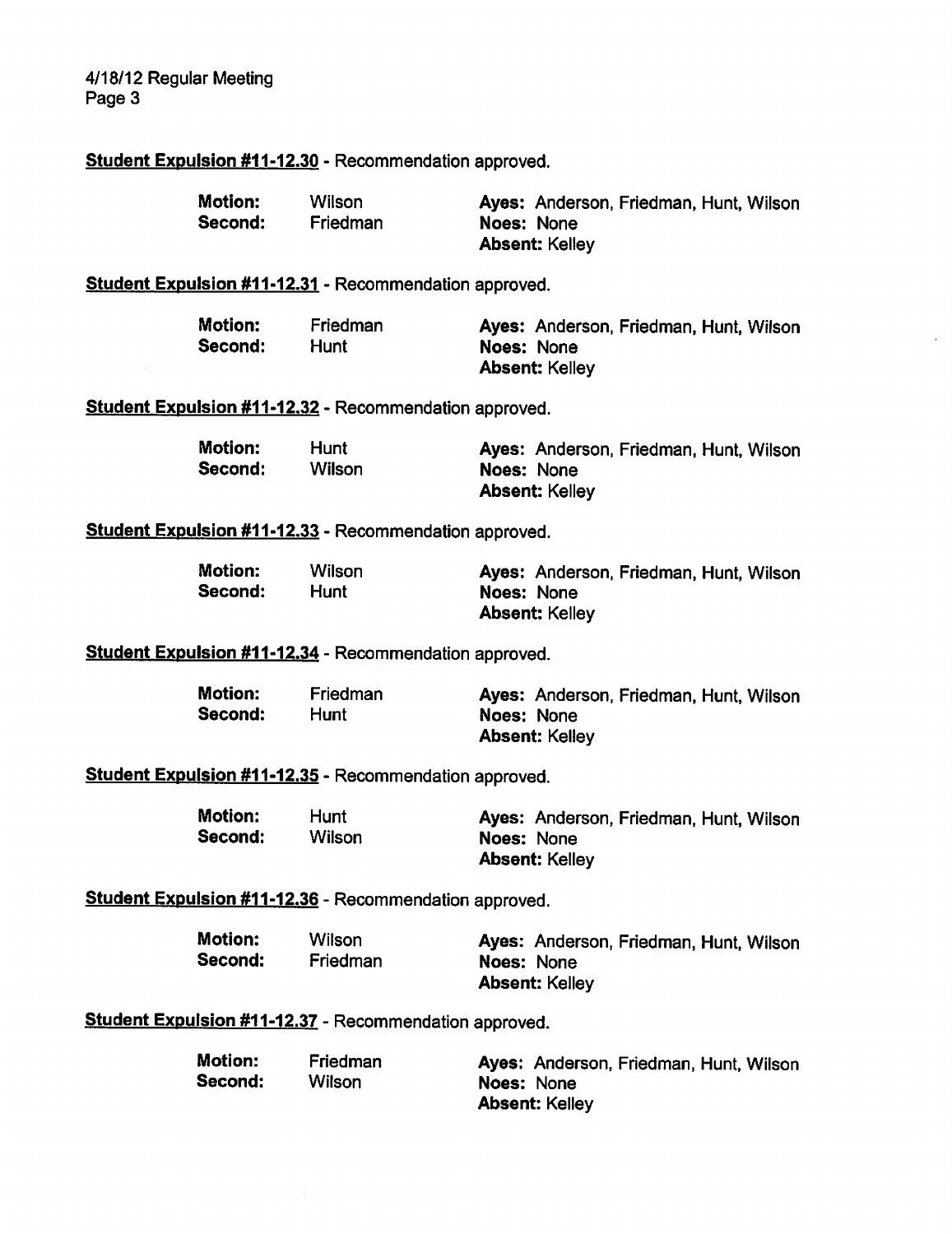ADOPTION OF AGENDA- there was a motion to approve the adoption of the agenda as amended: pull Consent Agenda Item 2 for separate consideration.

Second: Wilson Noes: None

Motion: Friedman Ayes: Anderson, Friedman, Hunt, Wilson Absent: Kelley

### STUDENT BOARD REPRESENTATIVE REPORTS

- 1. Center High School Aleah Woods
- the dance production will be tomorrow, and again on Friday.
- Junior Prom was held a few weeks ago.
- Senior Ball is this Saturday at the Croatian Culture Center.
- Renaissance was held today.
- last week, and in the coming weeks, is STAR testing.
- Sports-o-Rama will be coming up in a couple weeks.
- 2. McClellan High School Rolando (JR) Natividad was not available to report.

# 3. Antelope View Charter School - Britney Kaiser

- students are getting ready for STAR testing next week.
- thanked Global for inviting them to the Prom next week.
- $-8<sup>th</sup>$  and 12<sup>th</sup> graders are counting down to graduation and promotion.
- 4. Global Youth Charter School Hyleah O'Quinn

this Saturday one of the Seniors is doing a 5K walk/run as a Senior Project at Gibson Ranch. Money raised will go to the Stanford Home for foster children.

STAR testing is next week.

- Prom will be April 28 at the VFW Hall for 9<sup>th</sup> through 12<sup>th</sup> grade. AVCS is invited as well.

# ORGANIZATION REPORTS

2. CUTA - Heather Woods, President, spoke about several things happening at our school sties: she announced that today was Husky Olympics; Riles also has a play coming up on May 10 called "Little Red, a Life in the Hood"; Oak Hill raised \$1,200 for Pennies for Patients; North Country is starting a new Character Building Program, "Leadership in Me"; Dudley had Parent Bingo; and Dudley will have a Talent Show coming up in May. This time of year the teachers are talking positive about STAR testing. She also noted that there will be talk in the future about Common Core Standards. The Union thanked the district for working with them to avoid hearings. She noted that they are proud of the way we work together.

Trustee Kelley arrived at 6:19 p.m.

1. CSEA - Cyndy Mitchell, President, was not available to report. Linda Jones announced that applications for the Debra S. Brown Memorial Scholarship are now being accepted. Three scholarships will be awarded. The chapter is in the process of planning a picnic for the union and their families to celebrate Classified Employees week. Mrs. Shoup, CSEA Secretary, and Linda attended training last week. The President will be attending a President retreat/training in the near future. Next union meeting is April  $24<sup>th</sup>$ .

# REPORTS/PRESENTATIONS

1. Williams Uniform Complaint Quarterly Reporting - George Tigner, Chief Administrative Officer, reported that there are no complaints to report.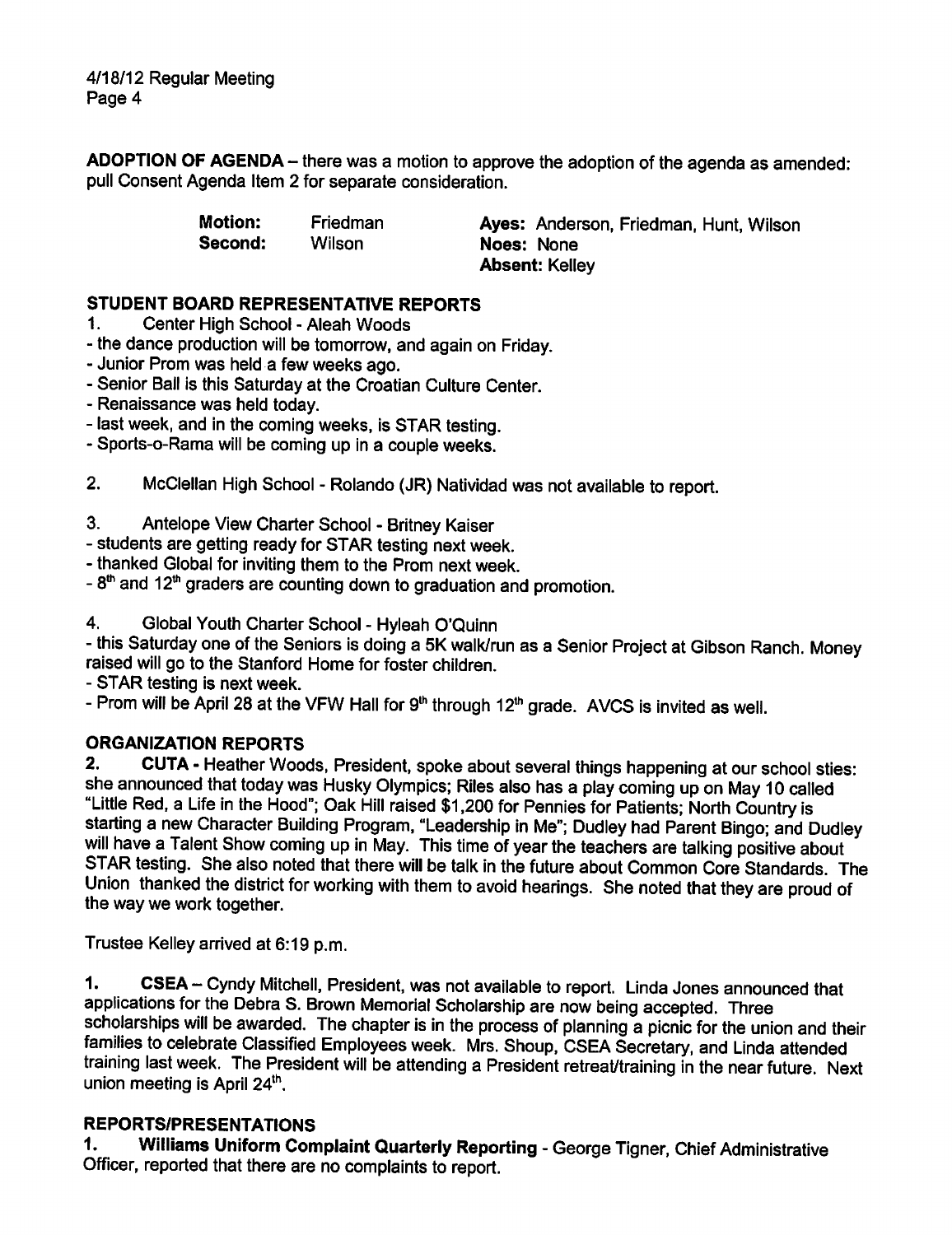#### COMMENTS FROM THE AUDIENCE REGARDING ITEMS NOT ON THE AGENDA

Anna Kobrya, parent, asked to keep her kids together. She asked that they review the interdistrict transfer paperwork. Asked why it is a big issue.

Trustee Wilson noted that a former Superintendent did not support the Board's view, but the current Superintendent does. Mr. Loehr noted that there are interdistrict transfer that are approved for valid reasons.

Jalon Ladd, asked what the plans for future budget cuts would be. Mr. Loehr noted that there are a lot of things that will need to be considered. Trustee Kelley noted that they are looking for helping with voter registration.

Breanna Canady, student, noted that colleges wanted well rounded students, so why do we only offers languages and arts for electives. Mr. Loehr noted that CHS will also be offering Project Lead the Way and the 911 Call Center classes for next year. She stated that she heard French 3 & 4 were being cut. Mr. Jordan noted that French 3 & 4 were not being cut.

Cheng Saechao, student, asked how, if we are having so many budget cuts and we are adding new courses, are we going to staff these new classes. Mr. Loehr noted that these are receiving small grants to get off the ground.

Josh Pena, student, asked what can be done to prevent future budget cuts in order to keep teachers employed. Mr. Loehr noted that they can advocate and also by raising funds to support funding.

Delrae Pope, parent, announced that the community carnival raised \$4,000 gross. The Riles PTA is donating \$100 per site that helped sell tickets. The carnival will be back next year at Gibson Ranch. They are also planning to have Friday night and Saturday night concerts. Because the next event would be much larger, this would be handled through the Endowment.

Trustee Anderson asked if the Sober Grad Night for the high school has been cancelled. Mr. Jordan noted that it had.

Tabitha Nolingberg, student, asked if McClellan will have the same amount of staff for next year. Mr. Loehr noted that they will.

Caesar Basurto, asked why there is such a small amount of teachers in general. Mr. Loehr noted that it is a budget issue at this point.

Khymba Johnson, student, inquired on the gate that is closed on campus. He asked if it is a fire hazard. Mr. Deason referred his question to Mr. Jordan. Mr. Jordan noted that there is a problem with students sneaking off of campus through that gate. He noted that there still is another pathway and gate.

Deonte Hill, student, asked if we could keep the block schedule, just like we use during STAR testing. Mr. Loehr noted that a true block schedule costs a lot of money.

Ryan Love, student, asked if they could have open campus at lunch. Mr. Jordan noted that there is a legal issue with that  $-$  the liability.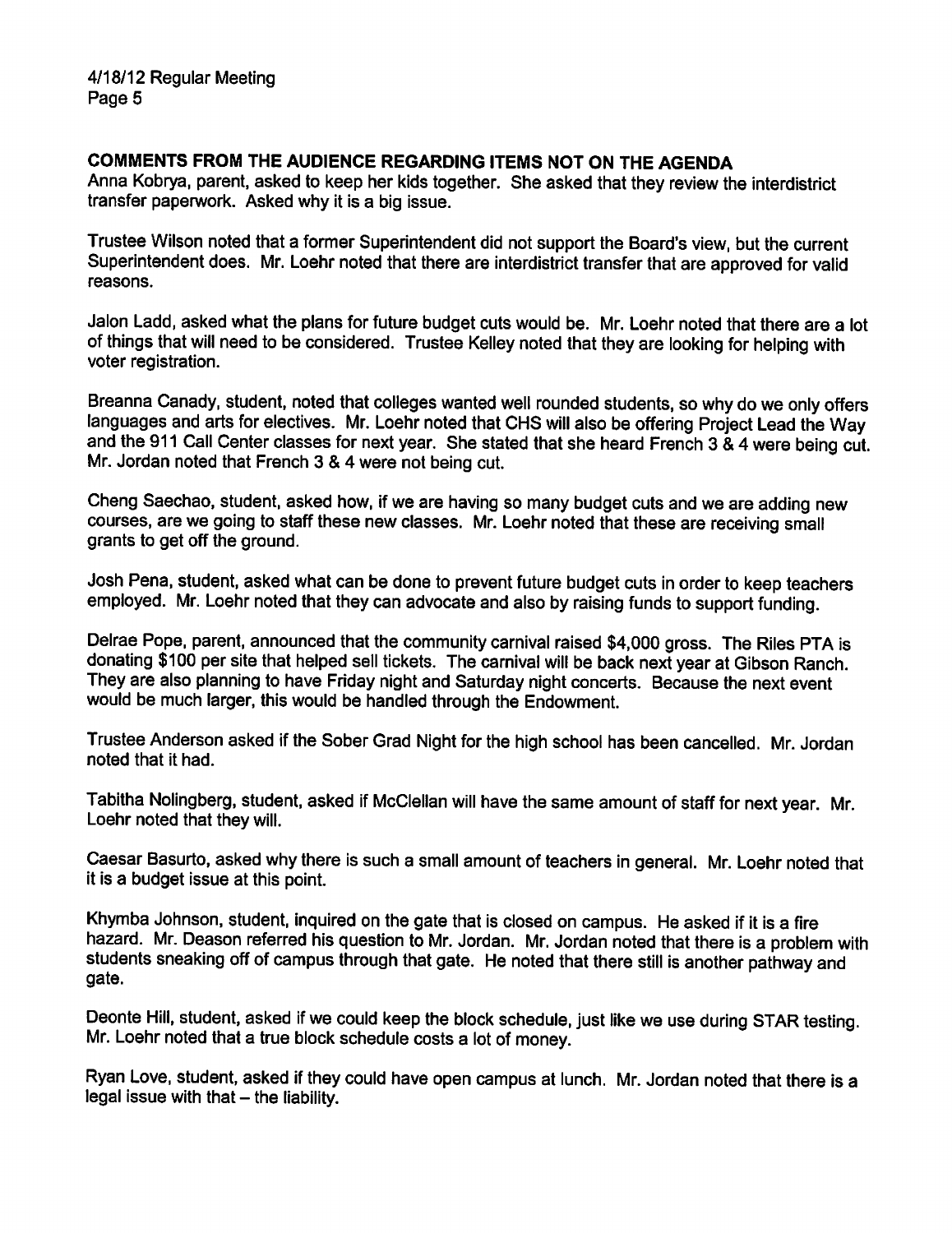# COMMENTS FROM THE AUDIENCE REGARDING ITEMS NOT ON THE AGENDA (continued)

Breanna Canady, asked why, if we have the money to add new classes, are teachers getting cut. Mr. Loehr noted that the new electives are not costing us more money (grants), and they are being taught by more senior teachers.

Svetlana, student, noted that some of the textbooks are damaged. She asked if there is a cost issue with buying new books. Mr. Loehr noted that it is very costly to replace books and asked that students take really good care of them.

### BOARD/SUPERINTENDENT REPORTS

#### Mr. Friedman

- noted that it was quiet during Spring Break.
- wished all the students the best of luck with STAR Testing.
- wished high school students a great time with end of year activities.

#### Mr. Wilson

- attended s field trip with Oak Hill today to Coloma.
- noted that next week are the Scottish games.

#### Mr. Hunt

congratulated Riles for their efforts with the carnival.

Mrs. Kelley  $-$  no report given.

#### Mr. Loehr

met with the Sacramento Department of Transportation today regarding the stoplight that they would like to put in at Walerga and Singing Tree. Thanked the Board for their support on this.

- North Country classes will be attending Starbase next week.
- noted that Top Ten & Purple Cord Dinners are coming up.
- reminded the Board to mark their calendars with the graduation dates
- wished students good luck on STAR testing.

#### Mrs. Anderson

cautioned students not to do something silly and end up not being able to walk at graduation.

#### CONSENT AGENDA

- 1. Approved Adoption of Minutes from March 21, 2012 Regular Meeting
- 2. This item was pulled for separate consideration.
- 3. Approved Classified Personnel Transactions
- 4. Approved 2011/2012 Individual Service Agreements:
	- 2011/12-137 Guiding Hands
	- 2011/12-138 Med Trans
	- 2011/12-139 Point Quest
	- 2011/12-140 Bright Futures
	- 2011/12-141 Easter Seals
- 5. Approved Resolution #13/2011-12: Naming Authorized Person to Sign and Execute Any and All Documents Required By Department of Rehabilitation
- 6. Approved Field Trip: River Cats AAA School Event and Game Riles
- 7. Approved Westbrook Developer Fee Payment Agreement (Sierra Vista Property No. 10)
- 8. Approved Payroll Orders: July 2011 March 2012
- 9. Approved Supplemental Agenda (Vendor Warrants)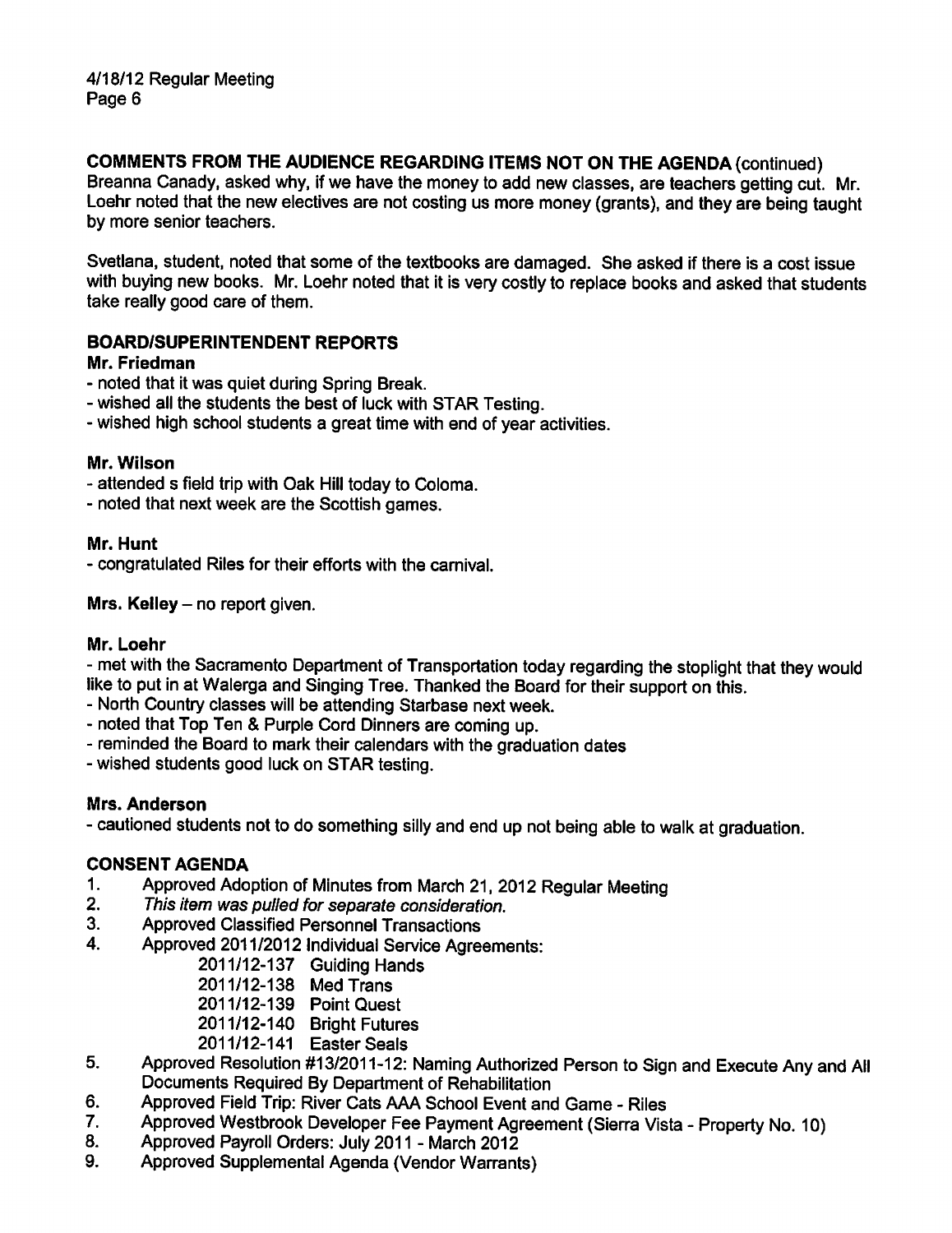4/18/12 Regular Meeting Page 7

| <b>Motion:</b> | Wilson   |
|----------------|----------|
| Second:        | Friedman |

Vote: General Consent

#### CONSENT AGENDA PULLED FOR SEPARATE CONSIDERATION

2. Approved Resolution #14/2011 -12: Resolution Authorizing Payment To Board Member For Missed Meeting

| <b>Motion:</b> | Wilson | Ayes: Friedman, Hunt, Kelley, Wilson |
|----------------|--------|--------------------------------------|
| Second:        | Hunt   | Noes: None                           |
|                |        | <b>Abstain: Anderson</b>             |

#### INFORMATION ITEMS

1. Conference: "Smarter Balanced Assessment for the Common Core State Standards" - J. Frisch & C. Borasi (WCR)

Trustee Hunt asked if there will be high school representation in the future. Mr. Loehr said yes.

- 2. Training: "BEST Day 3 'Focusing on Tier 2 Interventions" D. French, C. Williams & T. Daubenmire (WCR)
- 3. Conference: "Programs, Policies, and Practice for Meeting the Needs of Long Term English Learners" - J. Frisch & C. Borasi (WCR)
- 4. Conference: "Common Core Standards for the Secondary Schools" J. Frisch & C. Borasi (WCR)

#### BUSINESS ITEMS

#### A. TABLED - First Reading: Board Policies/Regulations/Exhibits

Replace BB 9223 Filling Vacancies

There was discussion over which process should be followed (appointment by committee or fill with next highest vote getter). It was noted that other district policies were reviewed and those policies appointment by committee. Trustee Kelley asked if we could put some type of criteria (they have to receive a minimum percentage of votes to qualify).

There was a motion to table this item.

Motion: Friedman Ayes: Wilson, Friedman, Anderson Second: Wilson Noes: Hunt, Kelley

It was asked that this policy be reviewed at a future Board Workshop. We will bring it back with our next batch of policies.

#### B. APPROVED - Second Reading: Board Policies/Regulations/Exhibits

| Replace AR          | 1340            | <b>Access to District Records</b>              |
|---------------------|-----------------|------------------------------------------------|
| <b>Replace BP</b>   | 2121            | <b>Superintendent's Contract</b>               |
| <b>Replace BP</b>   | 3110            | <b>Transfer of Funds</b>                       |
| <b>Replace AR</b>   | 3314            | <b>Payment for Goods and Services</b>          |
| Delete<br><b>BP</b> | 3513.1          | <b>Cellular Phone Reimbursement</b>            |
| Replace AR          | 3513.1          | <b>Cellular Phone Reimbursement</b>            |
| Replace AR          | 3541.1          | <b>Transportation for School-Related Trips</b> |
| Replace BP          | 3553            | Free and Reduced Price Meals                   |
| <b>Replace AR</b>   | 4117.11/4317.11 | <b>Preretirement Part-Time Employment</b>      |
| Replace BP          | 4140/4240/4340  | <b>Bargaining Units</b>                        |
| <b>Replace AR</b>   | 4217.3          | Layoff/Rehire                                  |
|                     |                 |                                                |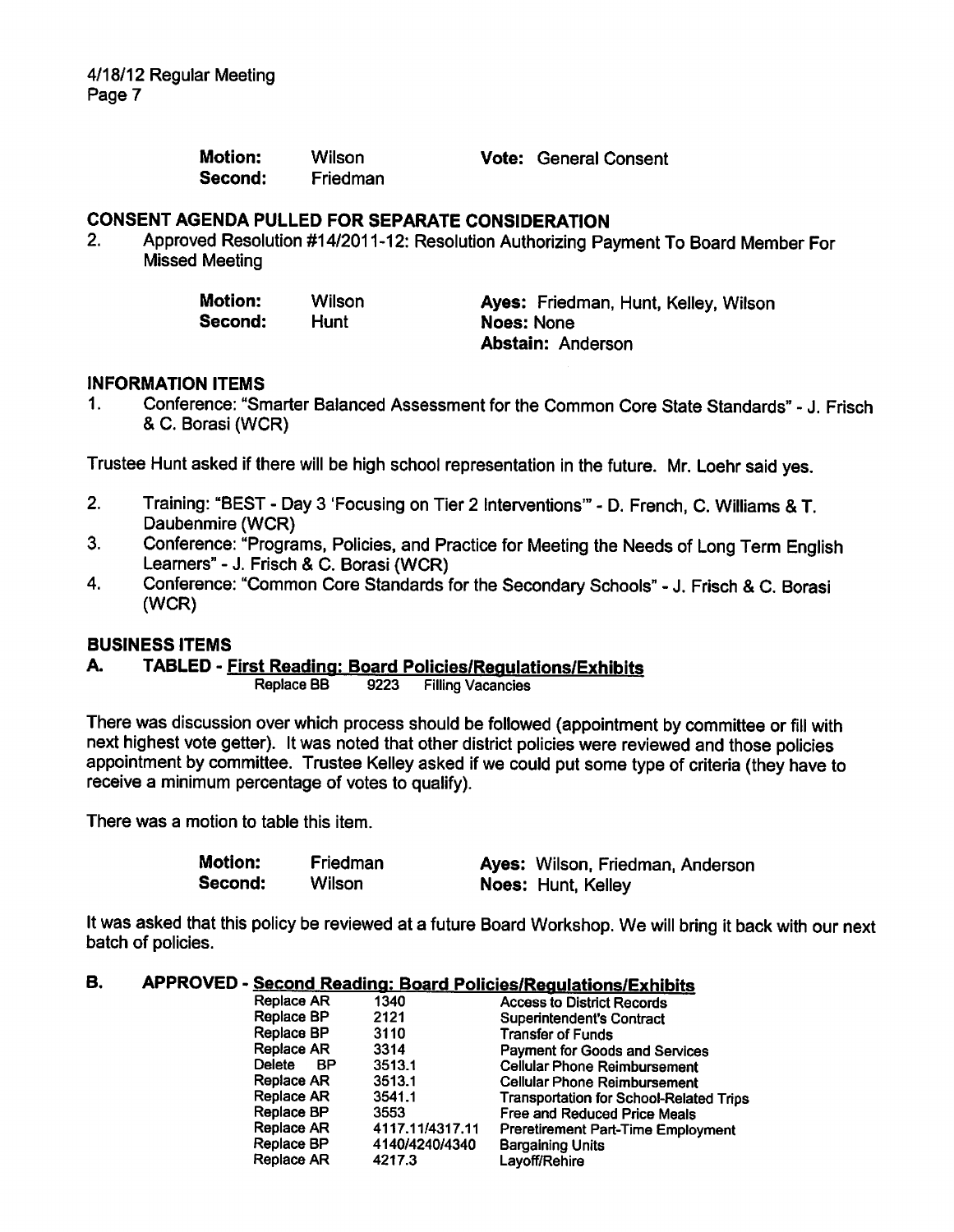| <b>Motion:</b><br>Second: |              | Friedman<br><b>Kelley</b> |         | Ayes: Anderson, Friedman, Hunt, Kelley<br><b>Noes: Wilson</b> |
|---------------------------|--------------|---------------------------|---------|---------------------------------------------------------------|
|                           | Replace BB   |                           | 9320    | <b>Meetings and Notices</b>                                   |
|                           | Replace AR   |                           | 6173.1  | <b>Education for Foster Youth</b>                             |
|                           | Add          | <b>BP</b>                 | 6170.1  | <b>Transitional Kindergarten</b>                              |
|                           | Replace AR   |                           | 6162.51 | <b>Standardized Testing and Reporting Program</b>             |
|                           |              | Replace BP/AR             | 6146.1  | <b>High School Graduation Requirements</b>                    |
|                           |              | Replace BP/AR             | 6145.2  | <b>Athletic Competition</b>                                   |
|                           |              | Replace BP/AR             | 5141.21 | Administering Medication and Monitoring Health Conditions     |
|                           |              | Replace BP/AR             | 5131.7  | <b>Weapons and Dangerous Instruments</b>                      |
|                           | Replace AR/E |                           | 5125.1  | Release of Directory Information                              |
|                           | Replace AR   |                           | 5125    | <b>Student Records</b>                                        |
|                           | Delete       | AR.                       | 5111.13 | <b>Residency for Homeless Children</b>                        |
|                           | Replace AR   |                           | 5111.12 | Residency Based on Parent/Guardian Employment                 |
|                           | Replace AR   |                           | 5111.1  | <b>District Residency</b>                                     |
|                           |              | Replace BP/AR             | 5111    | Admission                                                     |

PUBLIC HEARING: Charter Renewal for the Antelope View Charter School. Education Code Section 47605(b) requires the Board to hold a public hearing within 30 days of receipt of the charter petition, to consider the level of support for the petition by teachers employed by the district, or other employees of the district, and parents." The Public Hearing was opened up at<br>7-10 p.m. There was discussion by the Board and public as listed below. The Public Hearing was closed at 7.61 pm.

## C. APPROVED - Antelope View Charter School Charter Renewal and MOU

There was a motion to bring this item to the floor.

Motion: Friedman Second: Wilson

Trustee Friedman and Trustee Hunt both noted that Mr. Hughey is doing a fine job at Antelope View Charter School. Trustee Hunt noted that the school is in a great position for growth. Mr. Loehr noted that there have been a lot of changes in the last few years, but they are on the right path for improvement.

Laura Kerr, Managing Regional Director for the California Charter Schools Association, handed out a letter to the Board. She noted that they are publicly calling for the closing of Antelope View Charter School. She listed the criteria that is looked at for charter schools to remain open. She asked that if the charter is approved, that there be contingencies.

Trustee Anderson noted that there had been some poor leadership in the past, but the site is now on the right path and they have lots of room for growth. It was noted that our oversight is very important. Trustee Friedman applauded the organization for wanting to raise the bar. He noted that the Board has been very involved when the WASC committee has been at the site. He noted that he disagreed with her recommendation. Mr. Loehr noted that the site received a 6 year accreditation. Trustee Wilson asked if their association offers support to the site. She noted that they can make recommendations for support. Trustee Kelley stated that Charter schools are the bane of public education. They are given concessions and latitude in their programs - to the detriment of public education in general. With all of the concessions they are allowed, for them to then be academically deficient is completely unacceptable.

Trustee Anderson asked Ms. Kerr what her background is. She gave an overview of the organization, which focuses on advocacy. They have been in existence a little under 10 years.